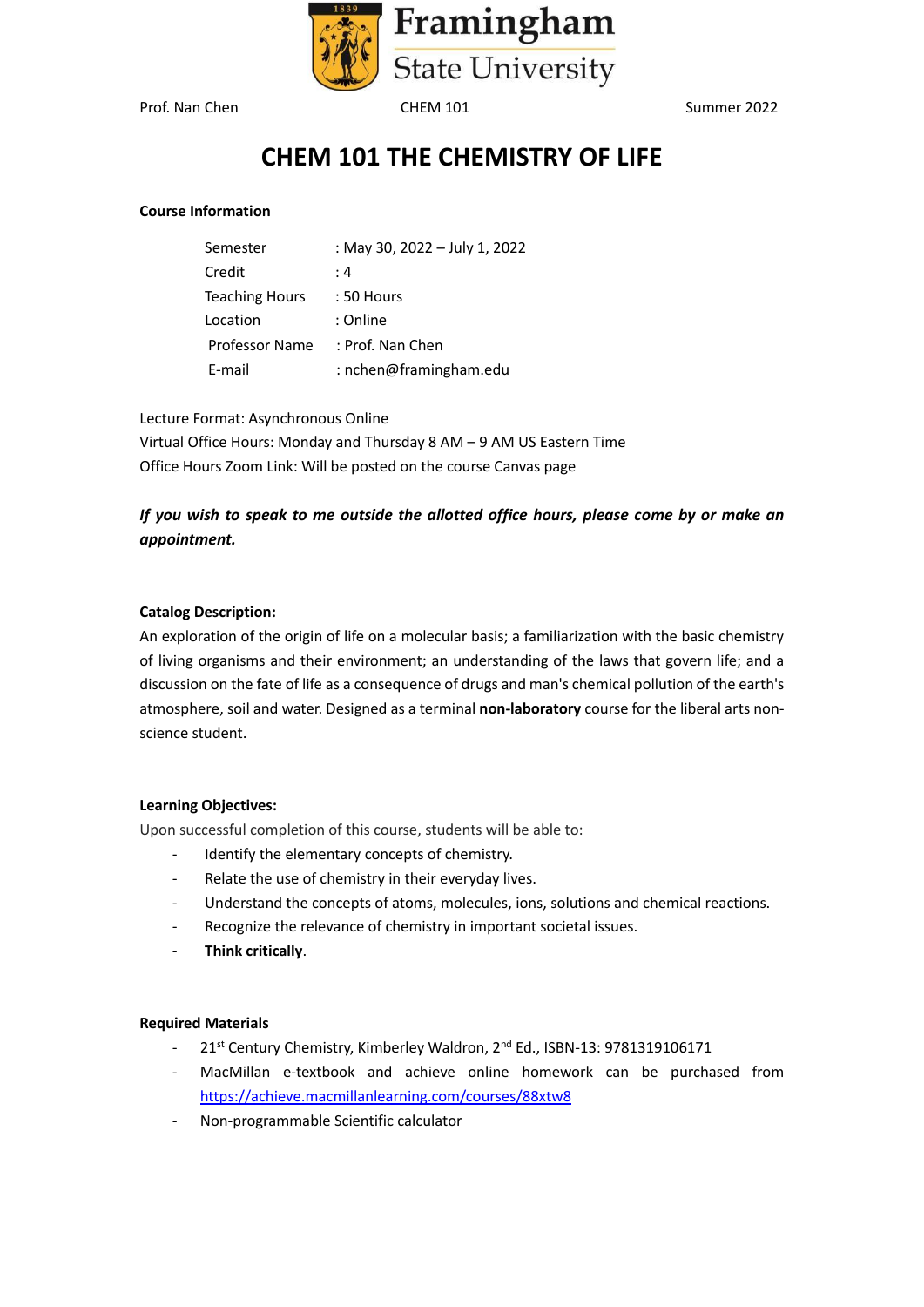

**Asynchronous Lectures:** Pre-recorded lecture videos and slides will be posted in Canvas. These lectures are designed to help you understand the emphasized material. To get the most out of lecture, please read the appropriate chapters before watch the lecture videos.

#### **Discussions and Participations:**

A weekly discussion topic will be posted on Canvas Discussion Board. The discussion Board is used to promote student interaction and exchange of ideas in this course. Either focused or threaded discussions will utilized. Your participations in the discussion board is mandatory.

**End-of-Chapter Assignments:** There are 14 end-of-chapter assignments, one for each chapter. Assignments and their due dates will be given in class and must be electronically submitted when they are due. Assignments will be designed to reinforce concepts presented in class and provide individual exploration of topics of interest. *Late assignments will not be accepted***.**

## **Attendance: Classes, Assignments & Exams:**

The class contents are to be delivered asynchronously online. It is highly recommended that you make every effort to read the textbook, watch the lecture videos/slides, and complete the end-ofchapter assignments on a daily basis, as the three one-hour exams are based solely on the lecture. All exams will be completed in Canvas using Lockdown Browser at the designated exam window. If the exam is not submitted during the scheduled exam window, students will receive a zero for the exam. Be sure to take care of any technical issues prior to your exam window. Make-up exams will only be permitted due *to illness or family emergency.* If you are unable to take the scheduled exams at the designated exam window because of illness or emergency, you are expected to contact me *before class* by school e-mail. Failure to notify me will result in you not receiving consideration for a make-up examination. A Doctor's note is required in case of an illness.

#### **Important Dates:**

| Last day to add or drop:            | June $1st$            |
|-------------------------------------|-----------------------|
| Last day to withdrawal from course: | June 17 <sup>th</sup> |
| Final Exam:                         | June 30 <sup>th</sup> |

#### **Exams:**

Three one-hour exams will be given during the semester. A tentative exam schedule is provided below. *Make-up exams will only be permitted due to illness or family emergency.*

| Exam Schedule: | Hour Exam I   | June 7 <sup>th</sup>  |
|----------------|---------------|-----------------------|
|                | Hour Exam II  | June 14 <sup>th</sup> |
|                | Hour Exam III | June 21st             |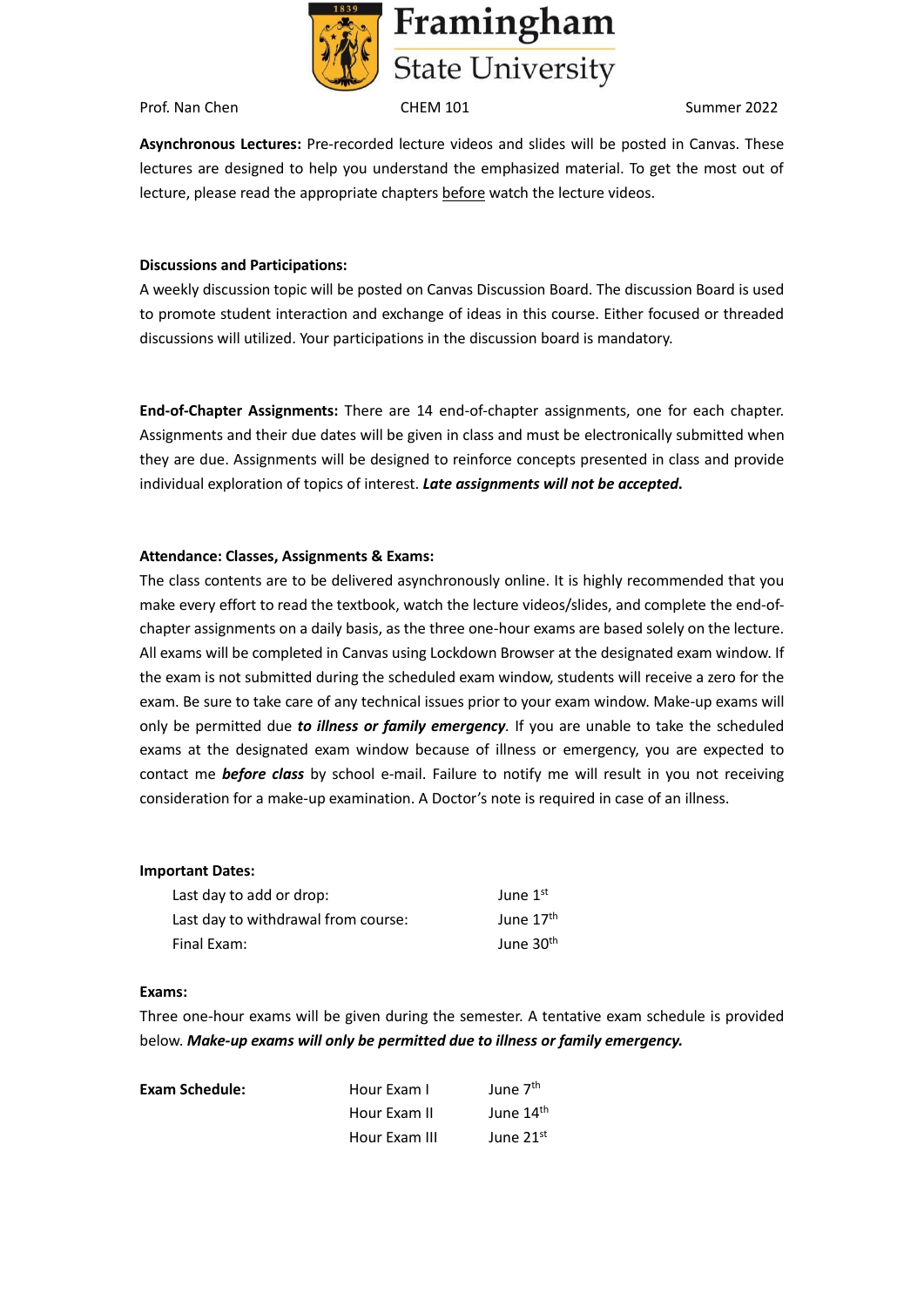

## **Final Exam:**

The final exam will be comprehensive and accounts for 25 % of your final grade. Final Exam: June 30th

## **Grade Calculations:**

Regular class attendance and completion of chapter readings are necessary to succeed in this course. Your final course grade will be calculated as follows:

| Discussions/Participations (8)  | 10% |
|---------------------------------|-----|
| End-of-Chapter Assignments (14) | 28% |
| Exams (3)                       | 36% |
| Cumulative Final Exam           | 25% |
| Technology Training             | 1%  |

## *Class Hours and Course Expectations*

For our accreditation, it is essential that all Framingham State University credit courses follow the Federal Definition of credit hour: for every one hour of classroom or direct faculty instruction, a minimum of two hours of out-of-class student work is required.

## **Academic Honesty:**

Plagiarism and cheating of any kind are unacceptable, and all such offences will be reported to your academic dean and will result in failure of the assignment and possibly of the course. Please properly cite all quoted or paraphrased sources, and any ideas which are not originally yours. If you have any questions about how to cite your sources, or if you are unsure what counts as plagiarism or cheating, please get in touch with me. Integrity is essential to academic life. Consequently, students who enroll at Framingham State University agree to maintain high standards of academic honesty and scholarly practice. They shall be responsible for familiarizing themselves with the published policies and procedures regarding [academic honesty.](https://www.framingham.edu/student-life/student-affairs/policies-and-procedues/academic-honesty-policy/index)

Academic honesty requires but is not limited to the following practices: appropriately citing all published and unpublished sources, whether quoted, paraphrased, or otherwise expressed, in all of the student's oral and written, technical, and artistic work; observing the policies regarding the use of technical facilities.

Infractions of the Policy on Academic Honesty include, but are not limited to:

1. Plagiarism: claiming as one's own work the published or unpublished literal or paraphrased work of another. It should be recognized that plagiarism is not only academically dishonest but also illegal.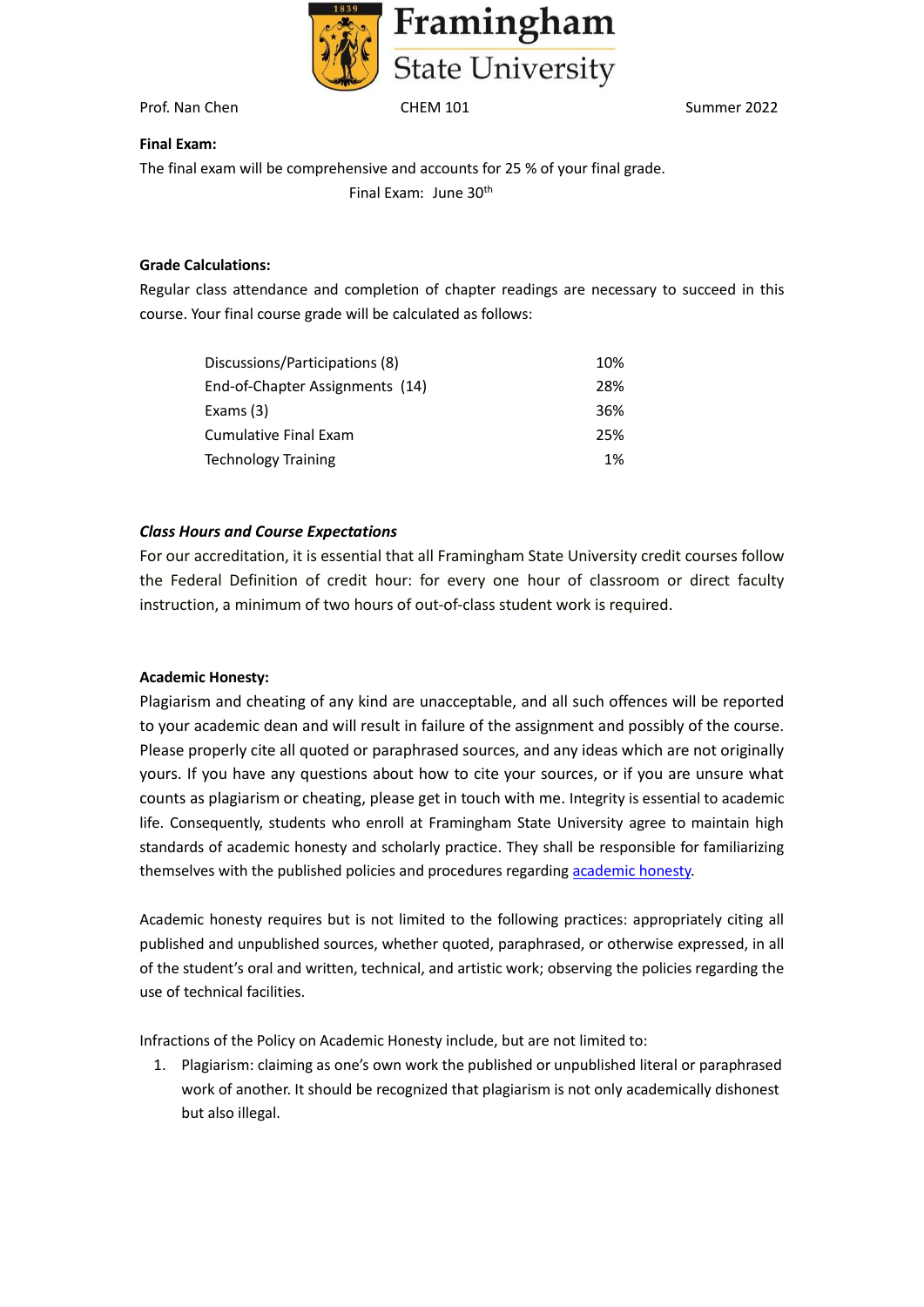

- 2. Cheating on exams, tests, quizzes, assignments, and papers, including the giving or acceptance of these materials and other sources of information without the permission of the instructor(s).
- 3. Unauthorized collaboration with other individuals in the preparation of course assignments.
- 4. Submitting without authorization the same assignment for credit in more than one course.
- 5. Use of dishonest procedures in computer, laboratory, studio, or field work. Further clarification on academic honesty will be provided, when appropriate, in individual courses.
- 6. Misuse of the University's technical facilities (computer machinery, laboratories, media equipment, etc.), either maliciously or for personal gain. Examples include but are not necessarily limited to:
	- a) Accessing the private files of another person or agency without express permission.
	- b) The unauthorized use of technical facilities for purposes not connected with academic pursuits. When evidence indicates that a student has improperly used a technical facility, an appropriate supervisor (faculty or staff member) may take appropriate action reflecting the seriousness of the infraction, ranging from a verbal warning to, but not beyond, denial of use of the facility. If coursework may have been plagiarized, the supervisor will also inform all concerned faculty members, who may take action as described in the procedures for handling cases of alleged infractions of academic honesty.
- 7. Falsification of forms used to document the academic record and to conduct the academic business of the University

For more information about Academic Regulations at Framingham State, please see pages 28 -46 of the [Framingham State University Undergraduate Catalog 2021-2022.](https://www.framingham.edu/Assets/uploads/academics/catalogs/_documents/undergraduate-catalogs/2021-2022-undergraduate-catalog/undergraduate-catalog-2021-2022.pdf)

## **Accommodation for Students with Disabilities:**

"Framingham State University offers equal opportunities to all qualified students, including those with disabilities and impairments. The University is committed to making reasonable accommodations as are necessary to ensure that its programs and activities do not discriminate, or have the effect of discriminating, on the basis of disability. Th[e Disability/Access Services Office](https://www.framingham.edu/academics/center-for-academic-success-and-achievement/disability-access-services/index) serves students with learning and psychiatric disabilities as well as students with visual, mobility and hearing impairments. For further information about this, please contact the Director of Academic Support and Director of CASA (Center for Academic Support and Advising) at 508-626- 4906 or academicsupport@framingham.edu

## **My Commitment to Cultivate an Anti-Racist Classroom**

At Framingham State University, faculty, staff, and students work together to sustain a learning, working, and living community free from hate, discrimination, harassment, and intolerance. We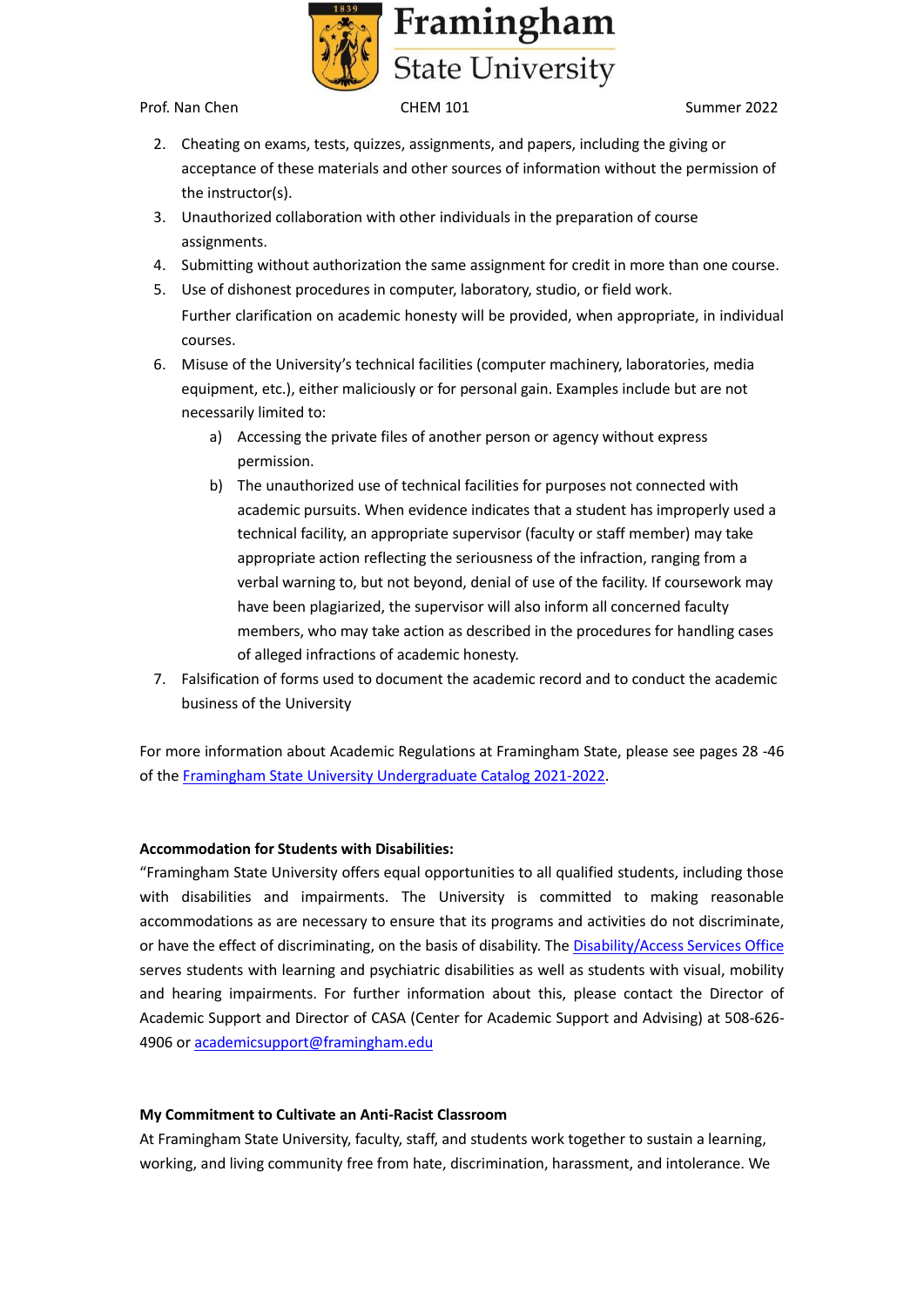

recognize the damaging effects of systemic racism—including policies, structures, and historic practices—on the experience and success of communities of color. Coming from different backgrounds and different levels of privilege, we can all affirm and engage in anti-racist work. Diversity of voices, and of minds, strengthens our ability to solve problems and to ask and answer questions about the world we share. As your instructor, I commit to upholding community values of inclusion, civility, accessibility, and mutual respect. I expect this class to commit to creating a community that affirms and welcomes all persons from diverse backgrounds and experiences, and supports the realization of everyone's potential.

## **Sex/Gender-based Harassment and Violence**

Framingham State University is committed to maintaining a safe and healthy learning, living and working environment that is free from all forms of sexual violence, sexual harassment, genderbased harassment, domestic violence, dating violence, stalking and retaliation. If you or someone you know has experienced any form of sexual- or gender-based misconduct, we urge you to visit the SHAPE website for information regarding on-campus and community resources, University policy, contact information for the Title IX Coordinators, confidential and nonconfidential reporting options, victim rights, and more.

#### **U.S. Copyright Law**

This course website may contain copyrighted materials that are used in compliance with the U.S. Copyright Law. Under that law, materials may not be saved to your computer, revised, copied, or distributed without permission. They are to be used in support of instructional activity as part of this course only and shall be limited to the duration of the course, unless otherwise specified by the instructor or owner of the material. You may only download or print materials at the direction of your instructor who knows which materials are copyrighted and which are not.